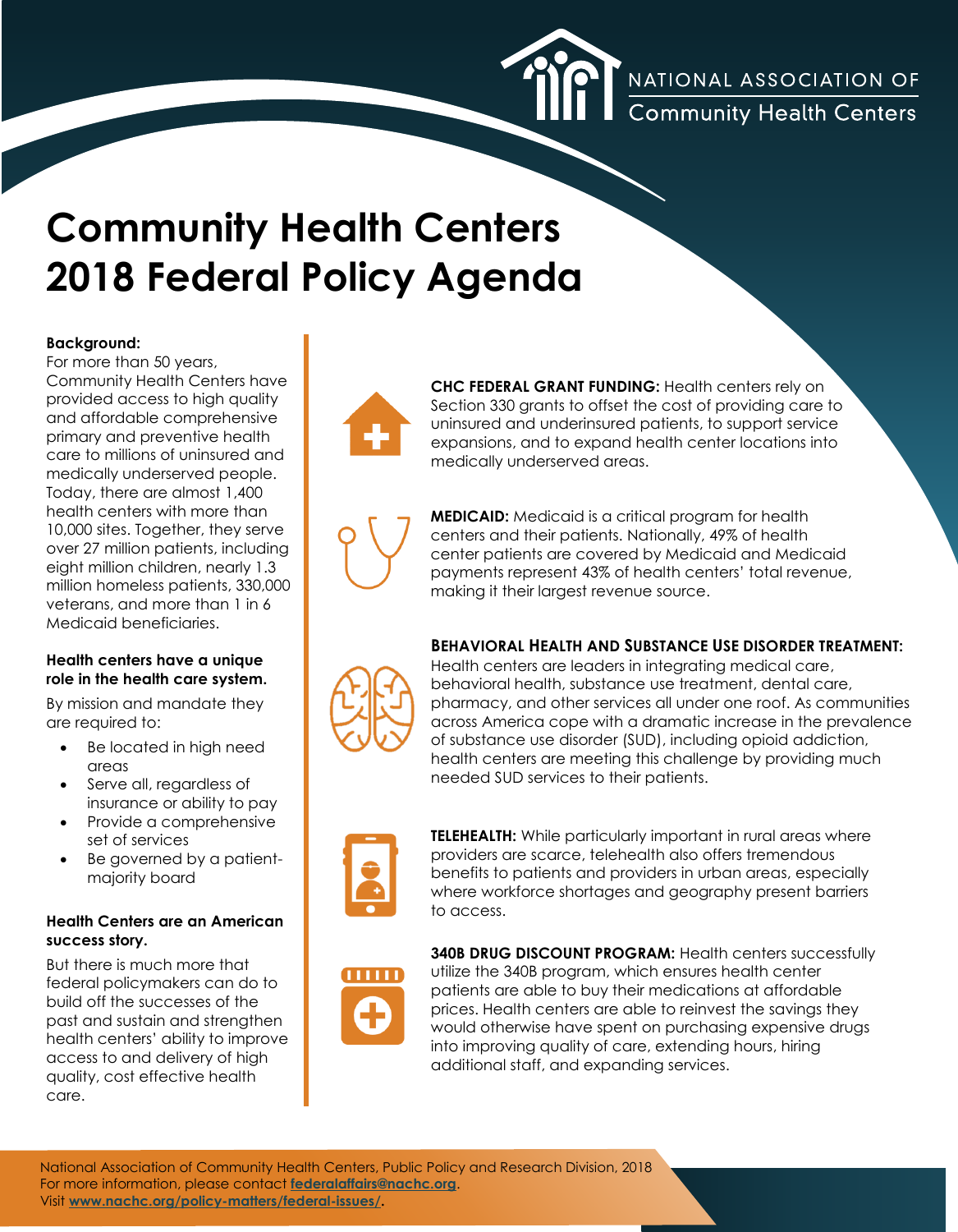# **Federal Grant Funding**

March 2018

# **Building Upon a Successful Model**

Sustaining and Growing Health Centers to Meet Rising Demand

### **Background**

Thanks to targeted investments made by Congress, Community Health Centers (CHCs) now serve more than **27 million patients in over 10,000 communities in every state and U.S. Territory.**  CHCs are unique: they are required to serve the medically underserved, provide services to everyone who seeks their care, and charge patients based on a sliding fee scale related to their income.

Federal CHC funding currently comes from two sources: **\$1.5 billion in annual discretionary appropriations** and the **Health Centers Fund, which was recently extended through September 2019 (\$3.8 billion in FY18 and \$4.0 billion in FY19)**.

### **The Facts**

- Health centers deliver an excellent return on federal investment. They are efficient and **save the health care system \$24 billion every year**, reducing unnecessary inpatient hospitalizations and ER use. **This is more than a 400% return on grant funding invested**.
- **As local, non-profit businesses,** health centers promote economic growth in distressed communities, **generating \$45.6 billion in total economic activity each year and employing nearly 208,000 people across the country,** often serving as the largest local employer.
- Health centers are ready to respond to the changing needs of their communities. Whether helping **fight outbreaks of flu and Zika, dispensing care in disaster stricken areas, providing opioid addiction treatment, or serving our veterans** – health centers proudly answer the call. And stand ready to do even more.

### **The Impact**

**Federal investments supporting the health center system of care must be sustained to ensure access to critical services.** Congress has consistently provided bipartisan support for the Health Centers Program through annual appropriations. The recent two year extension of the Health Centers Fund helped stabilize health centers' ability to plan for the future, recruit staff, and expand services for patients. Congress now has an opportunity to **build upon health centers' success** and expand access to comprehensive medical, mental health, substance use treatment, dental, and pharmacy services at health centers nationwide.

### **Our Request:**

To ensure that these essential front-line providers can sustain and expand access to care in their communities, we request that Members:

- **Support FY19 appropriations for health centers** by signing the **Bilirakis-Green letter** in the House and the **Wicker-Stabenow letter** in the Senate; and
- Build upon the investments of the February 2018 Bipartisan Budget Act to **provide long term funding stability and reduce the uncertainty caused by year-to-year renewals** of this critical investment in access to care.

National Association of Community Health Centers, Public Policy and Research Division, 2018 For more information, please contact **[federalaffairs@nachc.org](file:///C:/Users/aauces/Desktop/federalaffairs@nachc.org)**.

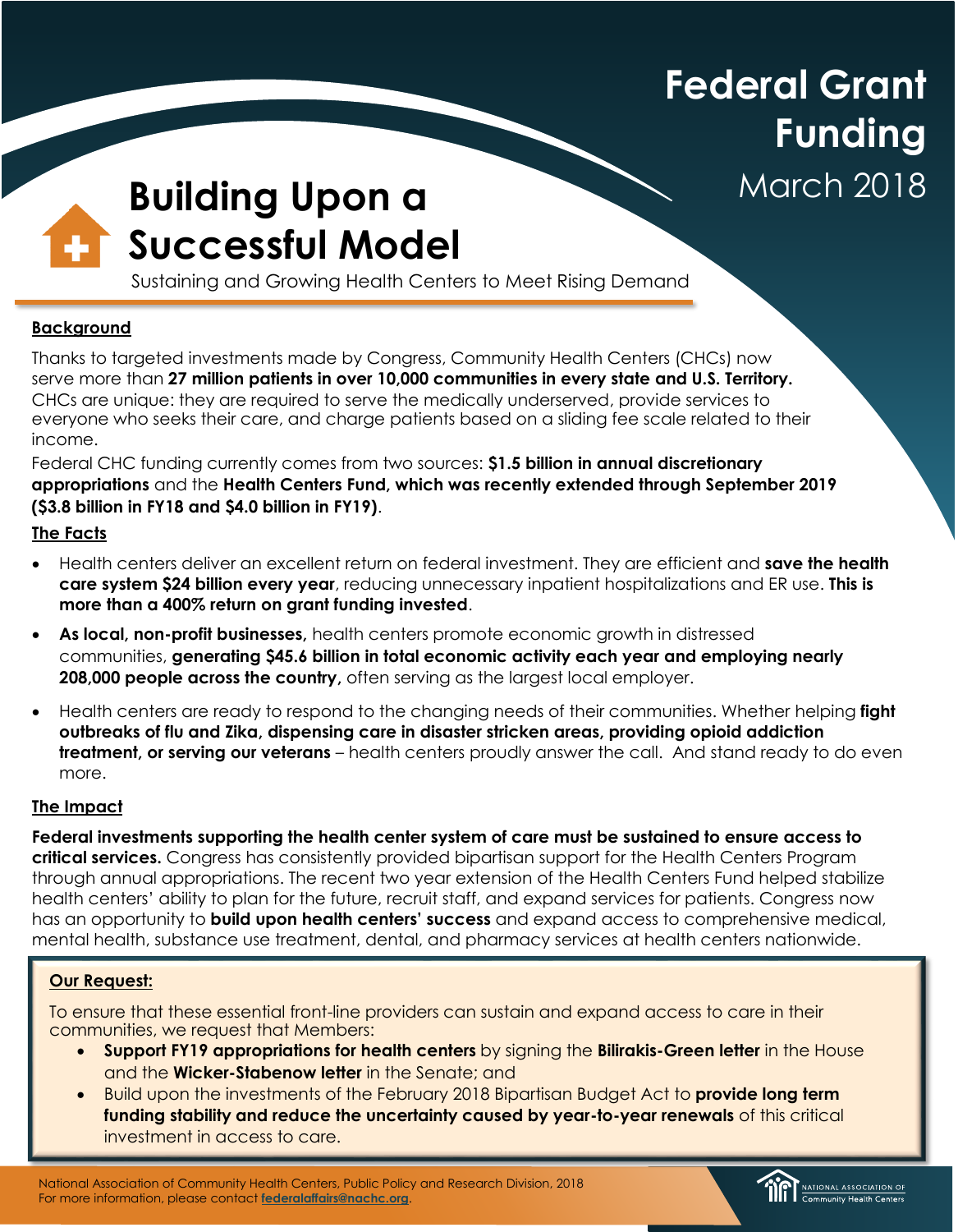# **Medicaid** March 2018

# **Health Centers: A Medicaid Success Story**

Bringing Value and Access to High Quality Care to the Medicaid Program

### **Background**

Community Health Centers (CHCs) **serve over 27 million patients, nearly half of whom are covered by Medicaid**. Health centers and Medicaid work together to provide coverage and access to care for some of the most vulnerable Americans. This relationship benefits patients, health centers, states, and the federal government.

Congress has long recognized health centers' role in the Medicaid program through the Federally Qualified Health Center **Prospective Payment System (FQHC PPS)** that ensures **predictability and stability for health centers while saving Medicaid money**. Congress created the FQHC PPS to prevent health centers from using federal grant dollars to subsidize low Medicaid payments, which would, in turn, challenge their ability to serve uninsured patients.

### **The Facts**

- **Health centers are a unique type of Medicaid provider,** with a well-documented ability to produce improved health at lower costs. Each health center is statutorily required to serve all patients regardless of ability to pay or insurance status, and to offer a statutorily defined full range of primary and preventive services.
- Health centers are a **highly cost effective** use of Medicaid funds. **Health centers serve 17% of all Medicaid beneficiaries,** even as Medicaid payments to health centers account for **less than 2% of total Medicaid spending** – a great return on investment.
- Health centers **save the health care system billions of dollars every year** through reduced hospitalizations and ER use. State claims data shows that patients served by health centers have **24% lower total Medicaid costs** than patients served in other settings.
- Congress designed the health center payment model to ensure health centers remain viable and innovative in a changing health care system. **Current law offers states significant flexibility in how to pay health centers** and in many states **CHCs have worked with their Medicaid agencies to develop innovative value-based payment structures.**

### **The Challenge**

**A strong Medicaid program is critical for health centers and their patients.** Any change to the Medicaid system, at either the state or federal level, must ensure both coverage and continuity of access to care for health center patients, and continue to incentivize the integrated, comprehensive, and high-quality primary and preventive care services that health centers provide.

### **Our Request:**

To maximize access to care and cost-savings for taxpayers, Congress should:

- **Preserve the FQHC PPS payment methodology within a strong Medicaid program.**
- Policymakers must also ensure that **state and federal policy changes** take into account the statutory requirements placed on health centers and the **unique needs of our patients.**

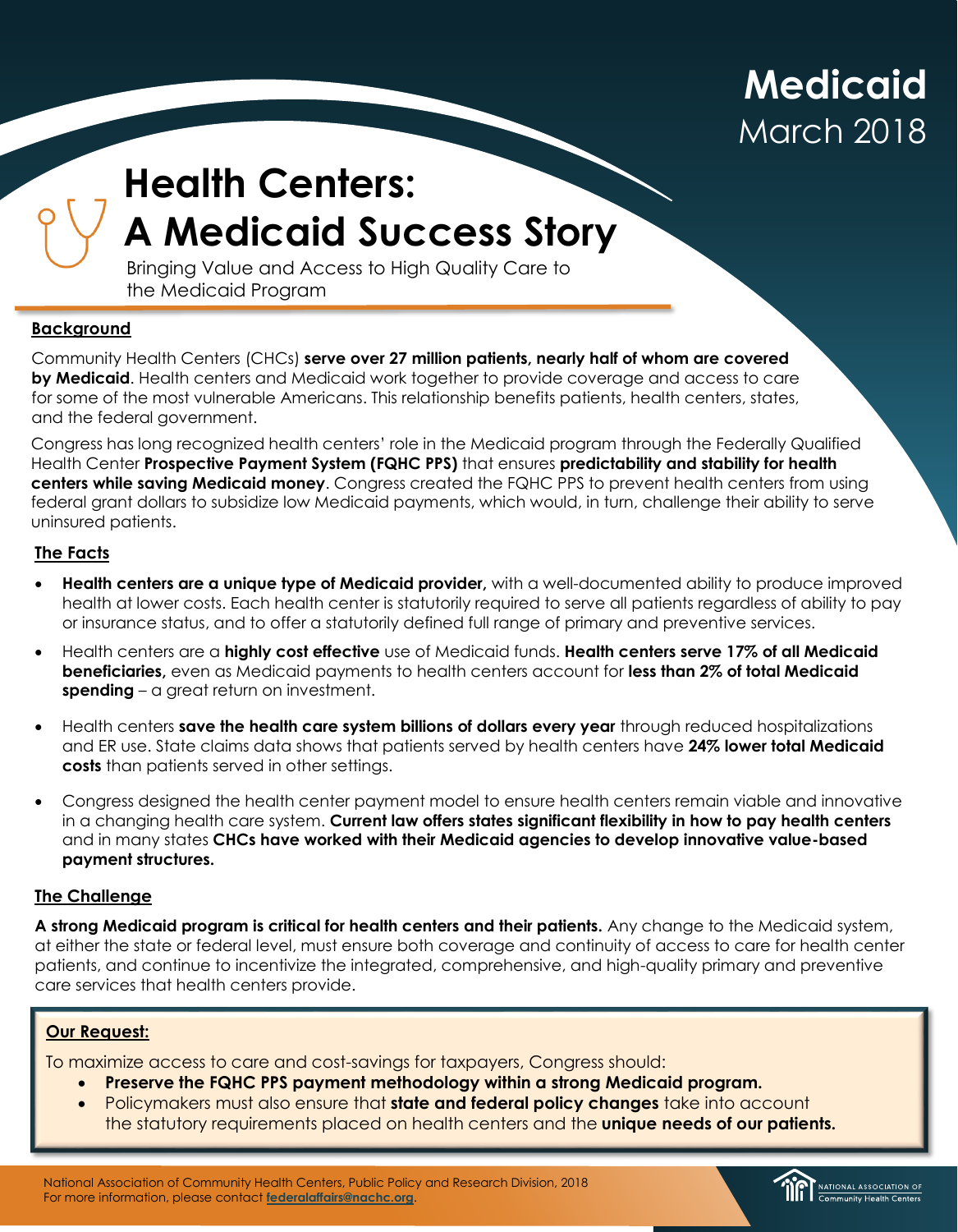# **Behavioral Health & Substance Use Disorders** March 2018



### **Helping People Overcome Addiction**

Leading the Way through Integrated Behavioral Health and Substance Use Treatment

### **Background**

Health centers are leaders in integrating medical care, behavioral health, dental care, pharmacy, and other services all under one roof. As communities across America cope with a dramatic increase in the prevalence of substance use disorder (SUD), including opioid addiction, health centers are meeting emerging challenges by: **breaking down barriers to care and expanding capacity to deliver SUD treatment.**

### **The Facts**

- SUD often leads to or co-occurs with other social, psychological, or physiological problems. Health centers' comprehensive set of primary medical, behavioral health, dental, pharmacy and other services **ensure that patients receive holistic care**.
- **Each health center is required to serve all patients regardless of ability to pay or insurance status.** Where low-income and uninsured people often cannot afford SUD treatment, health centers offer them access to a wide range of affordable, high quality services, including **alcohol and drug counseling, pain management and Medication-Assisted Treatment (MAT) for opioid addiction.**
- With over 10,000 sites, health centers are providing care to some of the hardest to reach urban and rural populations across America. In fact, **health centers serve 1 in 6 Americans in rural communities, where the opioid epidemic has hit the hardest**.
- **Health centers make treatment more accessible** through services that facilitate access to the range of care needed to prevent, manage, and treat addiction, including outreach and education, transportation services and care coordination.

### **The Challenge**

**The demand for behavioral health and substance use disorder treatment services is on the rise.** Since 2010, health center patient visits for behavioral health services including mental health and substance use disorder services have grown by 83 percent, with providers seeing nearly 10 million patient visits for these services in 2016.

### **Our Request:**

To better support health centers' ability to improve access to and delivery of high quality, cost effective behavioral health care and SUD treatment, Congress should:

- **Direct federal SUD prevention and treatment funding** opportunities to health centers;
- **Support a strong Medicaid program** Medicaid is the largest payer of behavioral health services and a critical source of health insurance coverage for patients; and
- **Expand the list of approved reimbursable behavioral health providers** under Medicare and Medicaid to **build the health center workforce needed to develop and sustain substance use treatment programs.**

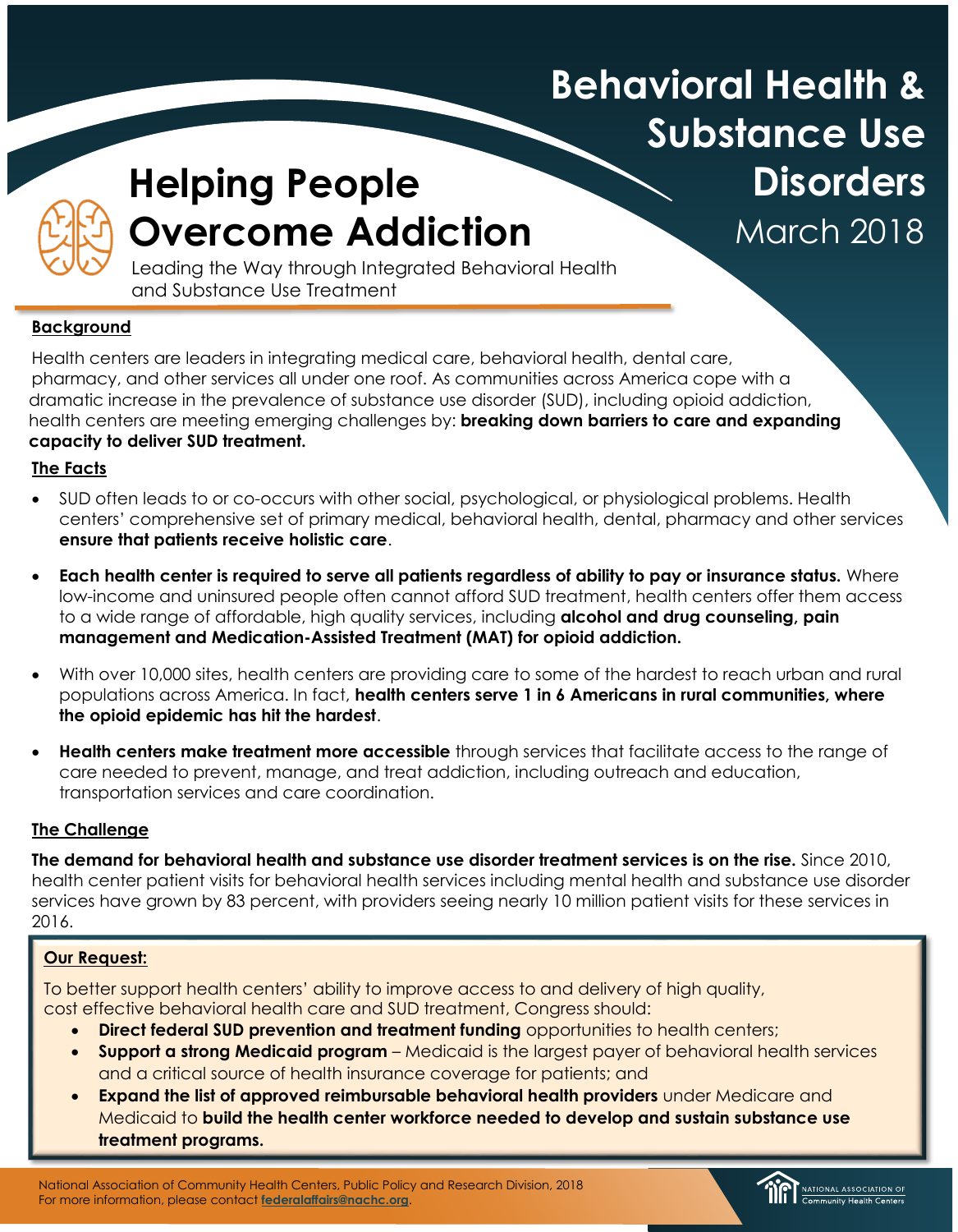# **Telehealth** March 2018



## **Expanding Access to Care**

Streamlining Health Care Delivery through Technology

### **Background**

Health centers are increasingly using telehealth to better meet their patients' needs and to overcome persistent clinical workforce shortages. Telehealth encompasses a variety of technologies used to deliver virtual medical, health, and education services.

**Telehealth services help address geographic, economic, transportation, and linguistic barriers to health care access.** Because community health centers are required to offer comprehensive services in areas of high need, including sparsely populated rural areas, **health centers are pioneering the use of telehealth to expand access to quality health care services**.

### **The Facts**

- Telehealth has proven to result in **better outcomes for patients**, making it a crucial tool to deliver comprehensive primary and preventive health care for all populations.
- In 2016, **57 percent of health centers across the nation** had either begun using telehealth, were in the process of implementing a telehealth program, or were actively exploring its feasibility.
- **Health centers serve 1 in 6 Americans living in rural communities.** Telehealth programs are especially critical in rural areas, where many residents can face long distances between home and health provider, particularly specialized providers. **In rural communities, nearly half (46%) of health centers utilized telehealth for services outside the clinic.**

### **The Challenge**

Currently, only health centers located in a rural Health Professional Shortage Area (HPSA) or outside of a Metropolitan Statistical Area (MSA) are eligible for Medicare reimbursement as an originating site, where the patient is located. **Health centers are not currently eligible for reimbursement under Medicare as a distant site**, where the provider is located.

While many health centers have utilized grants and other one-time funding opportunities to integrate telehealth technologies into their practice, **reimbursement for telehealth is critical to the long-term sustainability and expansion** of telehealth services.

### **Our Request:**

To support health center utilization of telehealth services, Members of Congress should:

 **Co-sponsor the CONNECT For Health Act of 2017 (S. 1016, Schatz/Wicker and H.R. 2556, Black/Welch)** allowing Medicare to recognize health centers as "distant and originating sites" and to cover remote patient monitoring.